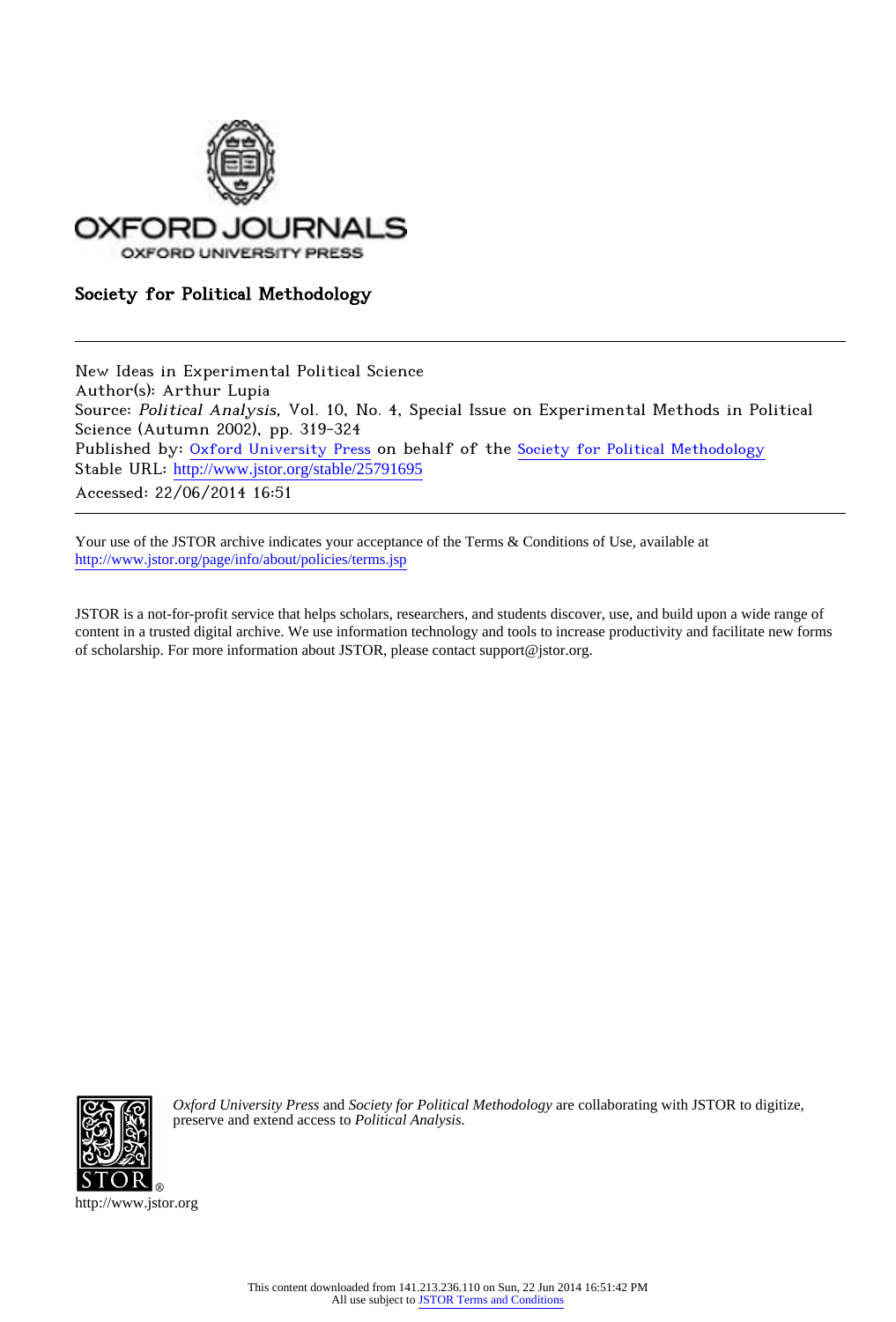## New Ideas in Experimental Political Science

## Arthur Lupia

Institute for Social Research, Room 4252, 426 Thompson Street,<br>University of Michigan, University of *michigan* Ann Arbor, MI 48104-2321 e-mail: lupia@umich.edu

#### 1 Introduction

For many observers, experiments symbolize science. Young and old alike are drawn to science by visions of women and men (often in white coats) experimenting on new ideas. In sciences such as chemistry and psychology, the image is real. Although both disciplines contain theorists and nonexperimental researchers, most of their professional norms and great accomplishments are indescribable without reference to experimental methods. In such disciplines, experiments are the leading vehicle of knowledge creation.

Experiments appeal to scientists because they facilitate stark and powerful empirical claims—statements that can change how critical target audiences think about important phenomena. The experimental method generates inferential power by inducing researchers to *exercise control* over the objects of study, to *randomly assign* subjects to various conditions and to *carefully record* observations. Researchers who design and conduct experiments carefully are often rewarded with a clear view of cause and effect.

Experiments, however, do not always captivate and enlighten target audiences. A com mon reason is that the control and randomization inherent in experimental designs can generate data that are perceived as artificial. This is problematic because audiences are not obliged to believe that an experiment yields lessons about anything greater than itself. As a result, an experiment's effectiveness depends on the extent to which its audience believes that its design is analogous to the phenomena that motivate the study (Lupia and McCubbins 1998, ch. 6).

Indeed, a key factor in experimental design is striking a proper balance between analytic precision and perceived realism. When a critical mass of scholars within a discipline or topic area gains sufficient skill at striking this balance, their subset of the discipline becomes known as experimental (e.g., experimental social psychology, experimental economics). This brings us to political science.

Ours is not an experimental science in the tradition of chemistry, psychology, or even economics. Yet, interest in experiments is growing (Kinder and Palfrey 1992; McGraw and Hoekstra 1994). Although most extant political science research agendas do not use

319

Author's note: Thanks to Ted Brader, Kathleen McGraw, Scott E. Page, Tasha S. Philpot, Gisela Sin, and Natasha Zharinova for helpful comments.

Copyright 2002 by the Society for Political Methodology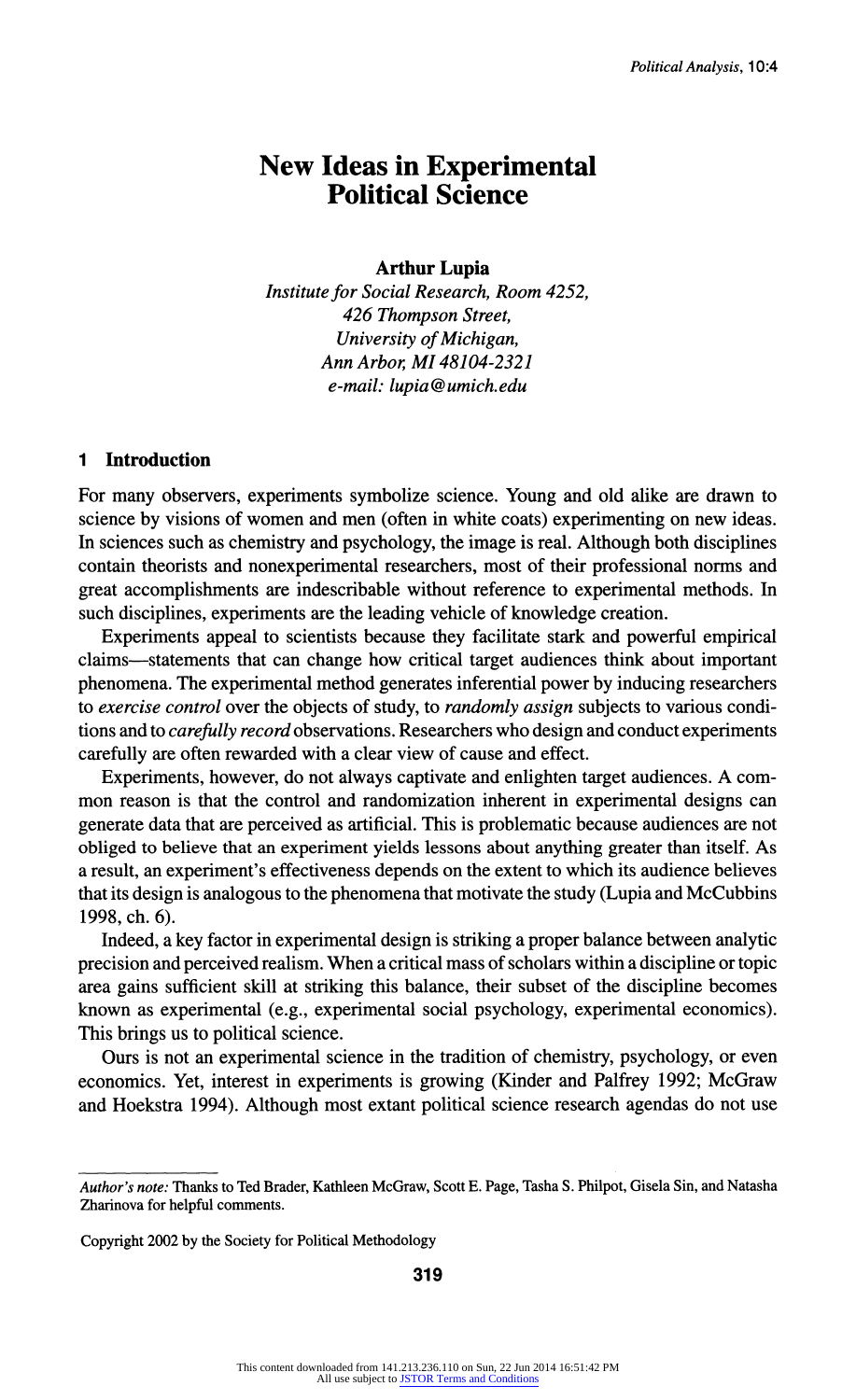experiments, several have done so to great effect. For example, Shanto Iyengar and his col leagues (Iyengar and Kinder 1987; Ansolabehere and Iyengar 1995) used experiments to change how broad audiences view political communication and attitude change. Sniderman et al.'s (1991) innovative telephone-based experiments have had a similarly broad impact; Reasoning and Choice: Explorations in Political Psychology, a book filled with experi ments, won the American Political Science Association's Woodrow Wilson award as the discipline's best new book.

At the same time, the method engenders many skeptics. The most frequent critiques concern "external validity." Experiments sometimes entail constraining subjects' behaviors in ways that differ from the political contexts that motivate the research. Validity questions also arise from the fact that subjects in political science experiments—like most research involving human subjects—tend to overrepresent people who live on or near college campuses. College sophomores, the prototypical experimental subjects, are effective icons for critics who doubt that the actions of experimental subjects provide reliable data on larger populations. Such questions lead some to question whether any phenomena of political importance can be sufficiently re-created in experimental settings.

Given the substantial promise of, and skepticism surrounding, experimental political science, this special edition of *Political Analysis* comes at an ideal time. It presents a wide array of experimental designs and novel substantive contributions while addressing the roots of much skepticism and critique. Collectively, it succeeds in presenting many new ideas.

The articles that constitute this special issue share important characteristics. All are moti vated by political phenomena, and each pays close attention to methodological issues (with some focusing on the analytic implications of experimental design and others focusing on the role that statistics can play in evaluating experimental data). The differences among the arti cles are also enlightening. Some (Eckel et al.; Simon and Sulkin) describe experiments that follow economies' experimental norms. Here, global theories are the main currency of intel lectual exchange, the point of the experiment is to assess a particular theory's reliability, and subjects are paid based on how they perform. Some (Gibson et al.; Lavine et al.) describe ex periments that follow psychology's norms. Here, concrete empirical demonstrations are the main currency of intellectual exchange, the point of the experiment is to add new demonstra tions to such exchanges, and monetary payments are not used to induce particular behaviors. Two other articles (Green and Gerber; McDermott) focus on experiments more broadly? paying particular attention to the social and scientific value of experimental endeavors.

In the following paragraphs, I summarize each of these new ideas in experimental political science. I then conclude by discussing the future of experimentation in our discipline and describing new experimental opportunities.

### 2 New Ideas

The first article in this issue addresses the potential of the experimental method in political science and controversies associated with its growth. Rose McDermott's "Experimental Methodology in Political Science" examines core methodological issues in experimental political science. It is instructive about basic experimental principles and provides one of the cleanest comparisons between the experimental practices of social psychologists and behavioral economists that I have seen. If you are new to the topic of experimental political science, or if you have been exposed to either the economic or psychological approach exclusively, this article is an excellent read.

McDermott is an advocate of the experimental method and writes with great passion. To her credit, she does not present "straw man" versions of opposing arguments. In many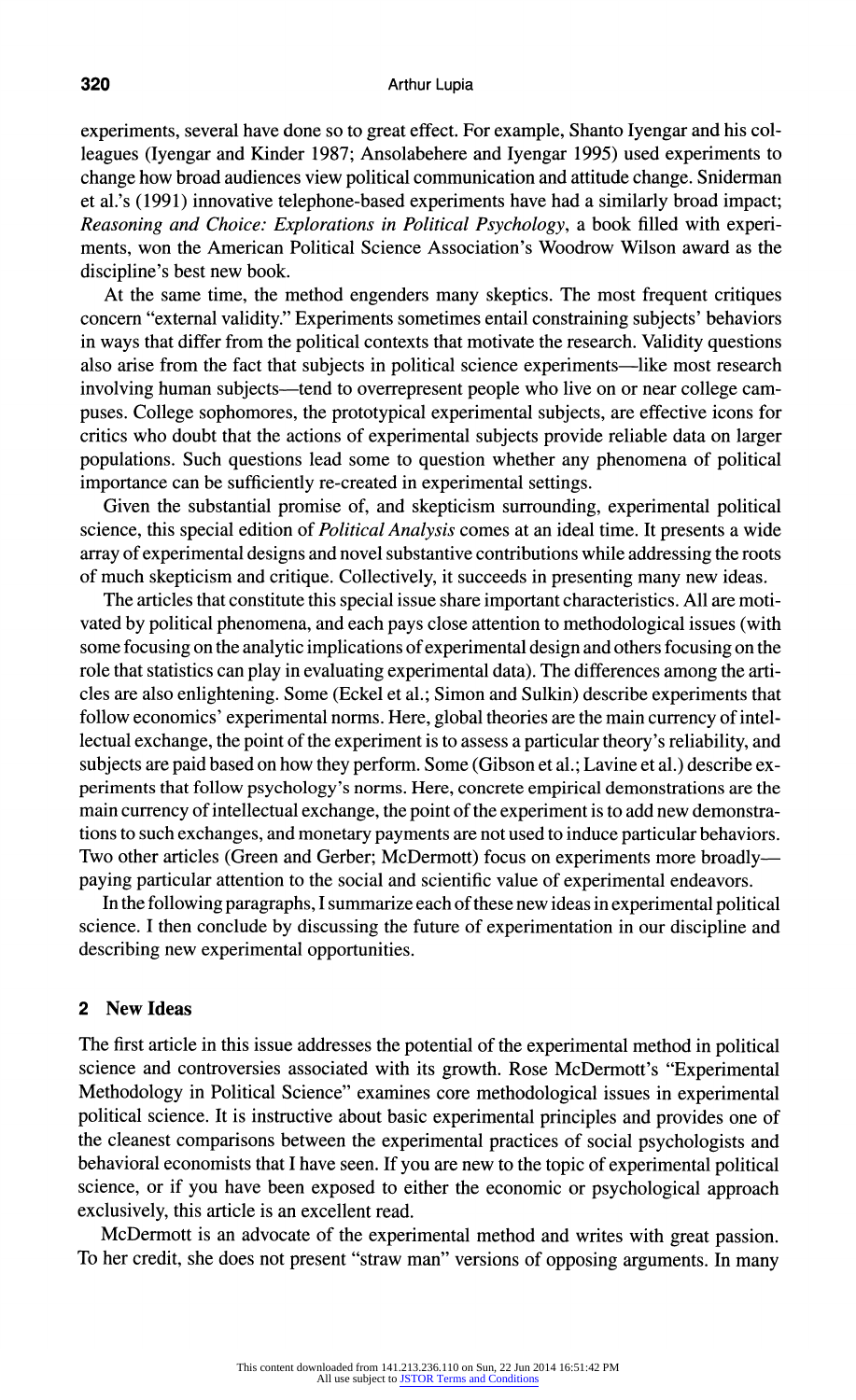#### Introduction 321

cases, McDermott seeks critical arguments and reveals their merits. This practice makes her dismantling of several frequently heard but less constructive critiques of experimentation all the more compelling. McDermott is particularly effective in her response to broad critiques of experiments' external validity problems. In the end, her article supports greater experimentation in political science, but unlike many writings that focus on a particular form of inference, does so with uncommon grace.

The articles following McDermott present new ideas in the context of specific experi ments and substantive topics. Howard Lavine, Milton Lodge, James Polichak, and Charles Taber's "Explicating the Black Box Through Experimentation: Studies of Individual Dif ferences and Cognitive Processes" clarifies the conditional role of personality in attempts to explain political behavior. The topic of personality is relevant because important lines of psychological argument show personality to cause behavioral variations across experimen tal treatments. The point of such demonstrations, however, is typically *not* to demonstrate context-independent personality effects, and most psychologists are careful to specify do mains in which their results are relevant. When such results are imported into political science, by contrast, there is a temptation to treat them as general laws that apply across a wide range of political contexts. It is against such practices that the "black box" experiments provide a constructive counterexample.

Through careful reasoning and clever designs, the authors show that the impact of per sonality is conditional on key situational factors. The authors' claims are based on five experiments. Each experiment shows how certain personality traits affect attention and re actions to politically relevant stimuli. The main result is that the perception of threat makes select personality types more likely to attend to biased information and more likely to per ceive threat-based messages as credible. The experiments not only reveal the problems with unconditional statements about the impact of personality on political behavior, but also-by showing when such statements are more and less likely to be accurate—reveal how to use such data more effectively.

The substantive focus of James L. Gibson, Gregory A. Caldeira, and Lester Kenyatta Spence's "The Role of Theory in Experimental Design: Experiments Without Randomiza tion" is institutional legitimacy following the legislative and judicial decisions that resolved the 2000 presidential election. Its primary focus is to counter criticisms of the authors' use of random assignment.

In the article, the authors examine how subjects come to accept decisions with which they disagree. Their experiment begins by sorting subjects by their views of the Florida recount. A random procedure then determines which of several vignettes each subject sees. The vignettes provide different justifications of post-election decisions. The design's nonrandom aspect is that the opening line of each vignette describes a point of view to which they initially objected.

In many cases, wholly random assignment boosts the credibility of a researcher's causal claims. The authors argue, however, that sometimes a problem—or a theory—induces paying special attention to nonrandom populations—such as those who oppose a particular decision. The authors admit that such designs can produce correlated errors, which makes experimental data more difficult to analyze. However, they then show how scholars can use statistical techniques to counter such effects. Theirs is a good example of how sound statistics and an effective experimental design can produce greater knowledge than either mode of inference alone.

Catherine Eckel, Martin Johnson, and Rick K. Wilson's "Fairness and Rejection in the Ultimatum Bargaining Game" shows how science and society can derive value from going beyond an experiment's original design when analyzing its data. In this article, the most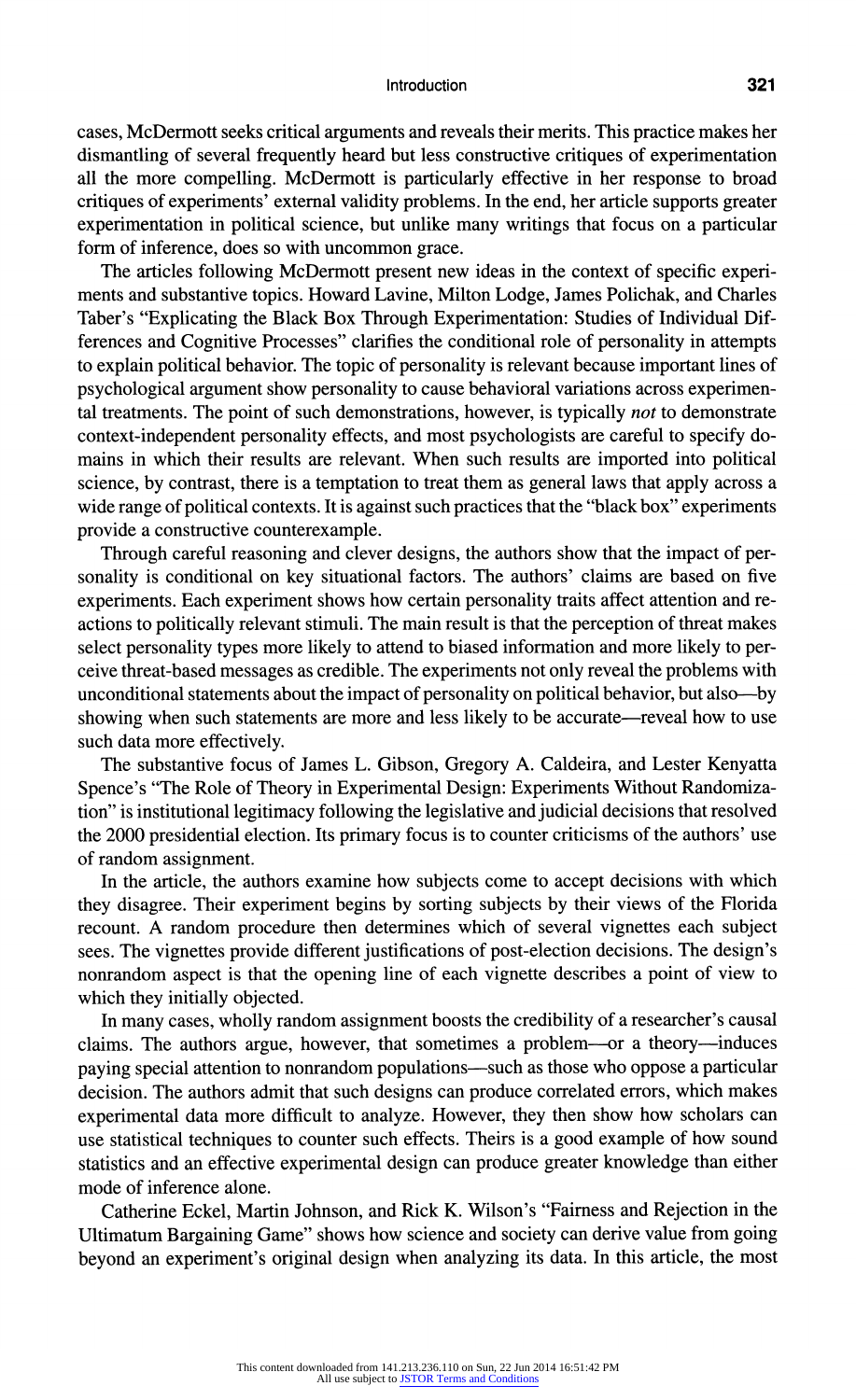interesting findings come not from a straight comparison of treatment groups, but from interactions between the treatment and data that are often thrown away.

The substantive domain is ultimatum experiments. In these experiments, one player offers a division of resources and another player is limited to accepting or rejecting the offer. If the second player rejects the offer, both get nothing. Game theoretic analyses using the Nash equilibrium suggest that the first player should offer to keep almost all of the dollar for herself and that the second player, who lacks a better option, should accept it. Like many previous researchers, these authors reveal such outcomes as infrequent (Frohlich and Oppenheimer 2000). They explain the outcomes in their own ultimatum experiments by combining knowledge of the experimental design with data on the subjects' gender and social orientation. Among their findings is that "prosocial" males, when confronted with an opportunity to make an equal or unequal offer, are more likely than others to choose equal division. More generally, the authors show that interacting treatment, gender, and "attitudes toward" others can generate greater knowledge from experiments than would comparisons of the treatment conditions alone.

Donald P. Green and Alan S. Gerber's "The Downstream Benefits of Experimentation" also reveals often unappreciated benefits of experimentation. The impetus for their contribu tion is a debate about the cost effectiveness of randomized field experiments. One position in this debate, which serves as Green and Gerber's null hypothesis, is that experiments are an inefficient way to increase social scientific knowledge. Their interest in this debate arises from a field experiment (Gerber and Green 2000) in which they used random selection to determine which New Haven, Connecticut, households would receive "Get-out-the-Vote" visits, mail, or phone calls. Subsequent analysis of political participation data revealed that personal contact and direct mail increased voter turnout, whereas phone calls did not.

Field experiments can be expensive. Critics question whether the benefits justify the costs. Although it is customary to calculate the benefits on the design's success at changing a particular dependent variable, Green and Gerber argue that this approach is too narrow. They argue that such a calculation ignores experiments' "downstream" benefits—benefits that accrue from experimental manipulations that change subjects in ways that the original study does not anticipate. As an example, Green and Gerber cite a study on how random assignment of school vouchers affects education levels. They contend that "the voucher intervention provides researchers with the wherewithal to answer a largely unrelated ques tion about how education attainment affects voting behavior. Indeed, once an exogenous shock to education has been produced, one can investigate a range of hypotheses about the consequences of education." From such arguments they conclude that the legacy of any particular field experiment can provide rich returns to enterprising, albeit careful, social scientists. They alert readers to new research opportunities by advising us to "take notice when the independent variables of interest to them are the dependent variables in another scholar's experiment, particularly if the intervention is discovered to have sizeable effects."

Deliberation is the substantive focus of the issue's final article, Adam F. Simon and Tracy Sulkin's "Discussion's Impact on Political Allocations: An Experimental Approach." Inside and outside the academy, there is increasing interest in—and advocacy of—more deliberative forms of social decision making (Fishkin 1995; Gutman and Thompson 1996). Among the factors driving this movement is the belief that forcing people to justify their actions publicly—as deliberative decision making institutions do—produces collective decisions that are more equitable and, from participants' perspectives, more legitimate.

As more people advocate and implement a wider range of deliberative decision making mechanisms, claims about the benefits of deliberation are drawing greater empirical and theoretical scrutiny (Heath 2001; Neblo 2001; Lupia 2002). The critical question is, "Under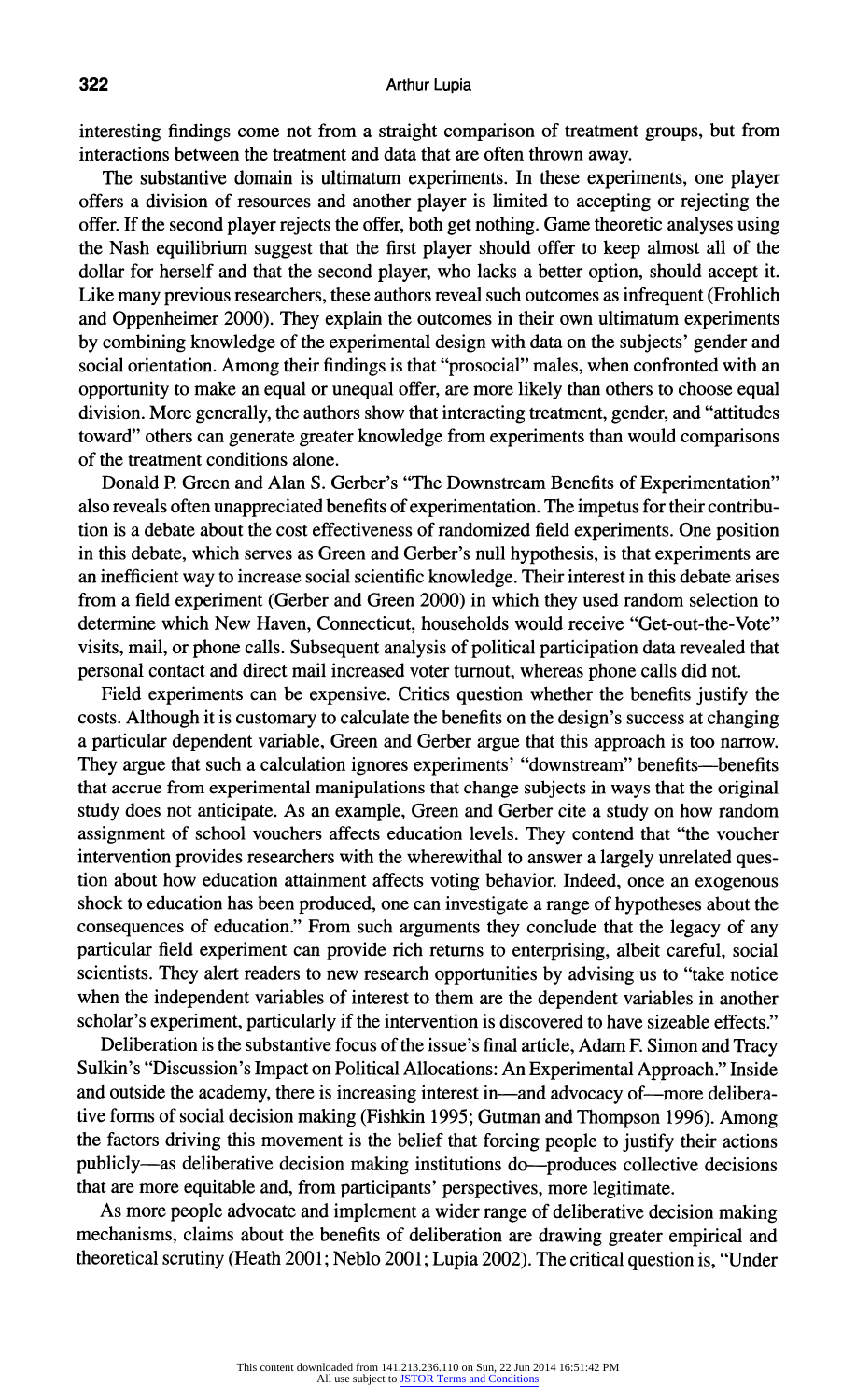#### Introduction 323

what conditions are advocates' claims true?" Simon and Sulkin address this topic directly by conducting a laboratory experiment of the economics variety. The design is simple and clever. The experimenters offer groups of five subjects an opportunity to divide \$60. The authors then vary how much subjects can communicate before making this decision, and whether subjects must allocate funds to predetermined teams or whether they can give dollars to individuals directly. Although Simon and Sulkin find that discussion can prompt equity and perceptions of legitimacy, their experiments reveal that such happy outcomes are not automatic. Results such as these clarify the conditions under which deliberation works as its advocates advertise. They also provide people who want to implement deliberative institutions with easy-to-interpret data on the likely effectiveness of such plans.

## 3 New Opportunities

This special issue of Political Analysis presents many new ideas in experimental political science. I hope that these ideas stimulate readers to consider how experiments can make their own research agendas more effective. Such considerations are particularly important in an age when the number of opportunities to run innovative experiments is growing.

Consider, for example, the opportunities arising from the evolution of communication technologies. As this evolution proceeds, people can interact with others in a wider range of cost-effective ways—many of which provide new avenues for experimentation. In the recent past, the falling costs of televisions, videocassette players, and video recorders made it cost effective for Shanto Iyengar and collaborators to run innovative experiments on how particular aspects of news, presidential debates, and campaign advertisements affect citizens. Falling long-distance telephone rates and advances in computer networking and software allowed Paul Sniderman and colleagues to run large-scale experiments on the causes of political persuasion. The advent of Internet-based technologies such as e-mail makes it just as easy to communicate with someone 1000 miles away as it does with someone who is 10 feet away. Firms such as Knowledge Networks allow scholars to run experiments on large national random samples over the Internet. Enterprising researchers are using their tools to craft innovative new studies that employ manipulations of both words and images (Lerner et al. 2002; Prior 2002).

A National Science Foundation-sponsored project called TESS makes such opportuni ties easier for innovative scholars to use. TESS (Time-shared Experiments for the Social Sciences) is designed to provide new data collection opportunities for scholars whose re search agendas can benefit from large-scale experiments on random samples of hundreds or thousands of subjects. Any faculty member or graduate student from any social science department anywhere in the world is eligible to submit a short, five-page proposal. Members of the proposer's discipline review each proposal. Successful proposals are pretested, ad ministered, and paid for by the project. TESS, which began accepting proposals in 2002, has sufficient funding to run innovative experiments for 200–250 research teams over its first four years. TESS provides a great opportunity for researchers who want to demon strate the robustness of their claims in populations beyond those seen in more conventional experimental settings (see also http://experimentcentral.org).

As communication technologies continue to evolve, new experimental opportunities and challenges will appear. One of the more exciting opportunities comes from devices that combine beneficial features of televisions, computers, and telephones. When such devices are paired with advances in wireless technology (i.e., Internet access will no longer require sitting in front a stationary computer terminal), better quality replications of face-to-face interactions will be possible and will allow scholars to generate dynamic virtual laboratories.